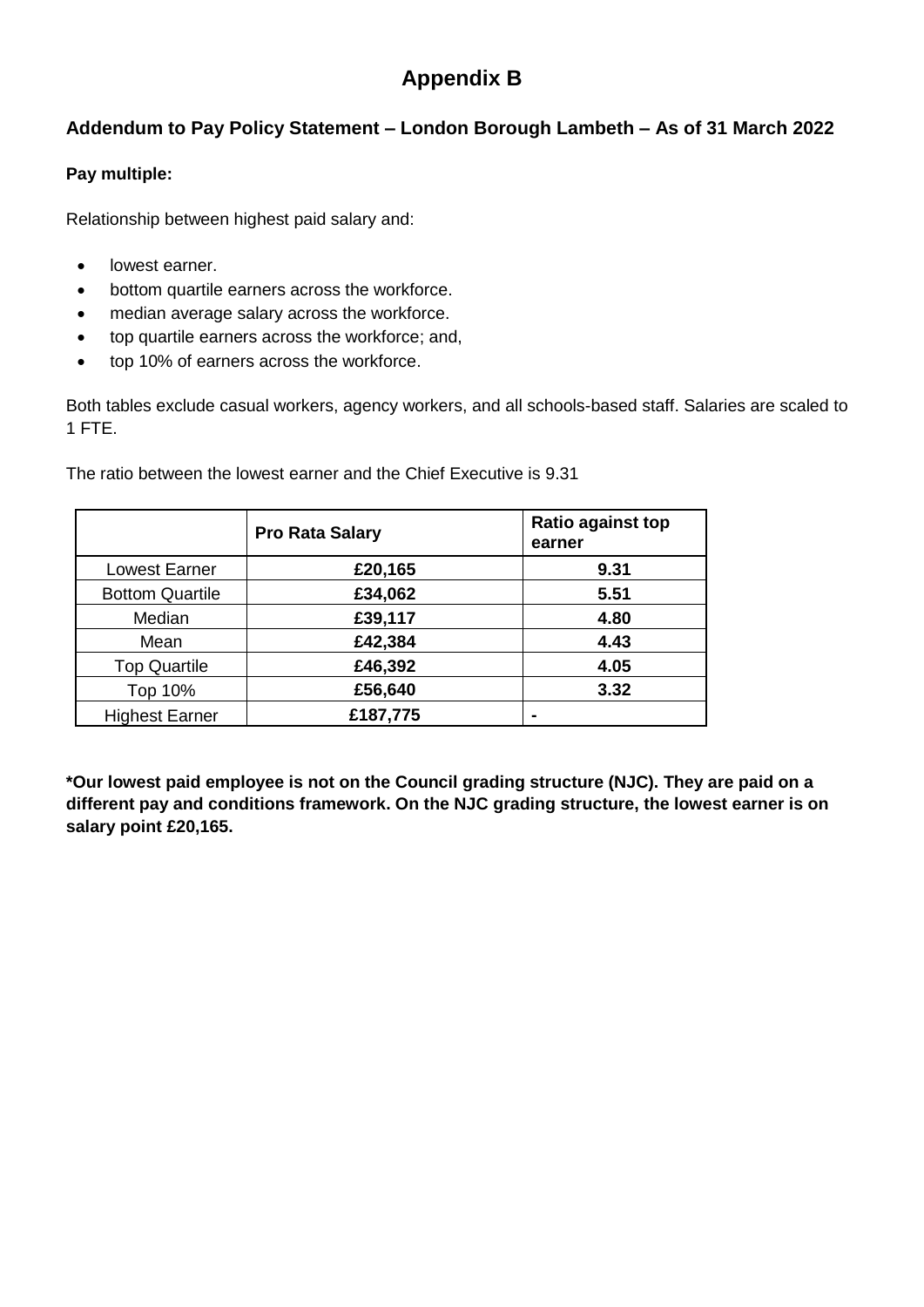**Number of staff in each pay band above £50,000 per annum (Multiples of £5,000). As of 31 March 2022:** 

| Pay Band (£)                                  | <b>Number of Staff</b>   | <b>FTE of Staff</b> | <b>Combined Cost</b><br><b>At Actual Salary</b> |
|-----------------------------------------------|--------------------------|---------------------|-------------------------------------------------|
| £185k - £190k                                 | 1                        | 0.8                 | £150,220                                        |
| £180k - £185k                                 | $\mathbf 0$              | 0.0                 | £0                                              |
| £175k - £180k                                 | $\overline{2}$           | 2.0                 | £356,061                                        |
| £170k - £175k                                 | $\mathbf 0$              | 0.0                 | £0                                              |
| £165k - £170k                                 | 5                        | 4.2                 | £709,237                                        |
| £160k - £165k                                 | $\overline{0}$           | 0.0                 | £0                                              |
| £155k - £160k                                 | $\mathbf 0$              | 0.0                 | £0                                              |
| £150k - £155k                                 | $\overline{0}$           | 0.0                 | £0                                              |
| £145k - £150k                                 | $\mathbf 0$              | 0.0                 | £0                                              |
| £140k - £145k                                 | 1                        | 1.0                 | £140,000                                        |
| £135k - £140k                                 | $\mathbf 0$              | 0.0                 | £0                                              |
| £130k - £135k                                 | 1                        | 1.0                 | £131,245                                        |
| £125k - £130k                                 | $\overline{2}$           | 2.0                 | £255,192                                        |
| £120k - £125k                                 | $\mathbf{1}$             | 1.0                 | £123,991                                        |
| £115k - £120k                                 | $\overline{4}$           | 4.0                 | £467,132                                        |
| £110k - £115k                                 | $\overline{\mathcal{A}}$ | 4.0                 | £450,442                                        |
| £105k - £110k                                 | $\overline{2}$           | 1.6                 | £173,382                                        |
| £100k - £105k                                 | 9                        | 8.6                 | £894,825                                        |
| £95k - £100k                                  | $\overline{2}$           | 1.2                 | £114,815                                        |
| £90k - £95k                                   | 16                       | 15.4                | £1,406,530                                      |
| £85k - £90k                                   | 15                       | 15.0                | £1,304,697                                      |
| £80k - £85k                                   | 16                       | 15.0                | £1,231,505                                      |
| £75k - £80k                                   | 17                       | 17.0                | £1,308,932                                      |
| £70k - £75k                                   | 14                       | 14.0                | £1,011,040                                      |
| £65k - £70k                                   | 67                       | 65.2                | £4,423,497                                      |
| £60k - £65k                                   | 68                       | 64.1                | £4,078,949                                      |
| £55k - £60k                                   | 98                       | 96.7                | £5,552,843                                      |
| £50k - £55k                                   | 196                      | 192.8               | £10,117,073                                     |
| <b>Total</b>                                  | 541                      | 526.5               | £34,401,608                                     |
| <b>Represented as %</b><br>of total workforce | 19.49                    | 19.83               |                                                 |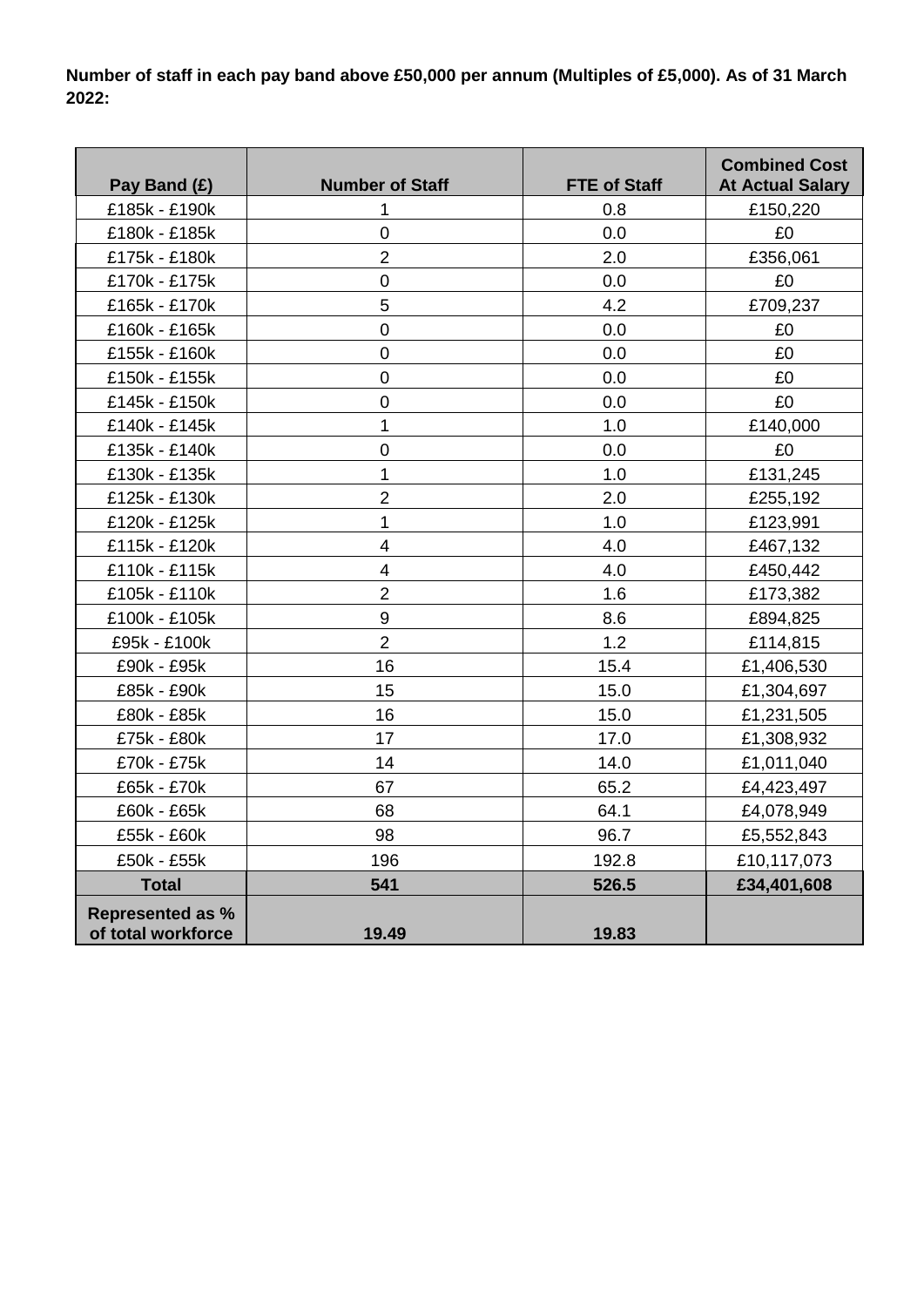**Pay point and additional payments, job title and name of officers at £100,000 per annum and above. Snapshot as of March 2022:** 

| Pay point<br>and<br>additional<br>payments<br>(E) | <b>Job Title</b>                                                      | <b>Employee Name</b>      | Date Of<br><b>Appointment</b> |
|---------------------------------------------------|-----------------------------------------------------------------------|---------------------------|-------------------------------|
| £187,775.00                                       | <b>Chief Executive</b>                                                | *Travers, Andrew          | 01/09/2018                    |
| £178,866.00                                       | <b>Strategic Director of Resident Services</b>                        | *Dosunmu, Bayo            | 05/08/2019                    |
| £177,195.00                                       | Director of Infrastructure and Capital<br>Delivery                    | *Roebuck, Sandra          | 01/04/2021                    |
| £168,866.00                                       | Strategic Director: Finance and<br>Investment                         | McDermott, Fiona          | 17/09/2019                    |
| £168,866.00                                       | <b>Strategic Director of Children's Services</b>                      | Joseph, Merlin            | 16/03/2020                    |
| £168,866.00                                       | <b>Strategic Director of Children's Services</b>                      | Connolly, Fiona           | 21/02/2022                    |
| £168,866.00                                       | Co-Strategic Director: Sustainable<br><b>Growth &amp; Opportunity</b> | *Purser, Eleanor          | 30/09/2019                    |
| £168,866.00                                       | Co-Strategic Director: Sustainable<br>Growth & Opportunity            | *Waller, Sara             | 30/09/2019                    |
| £140,000.04                                       | Director: Finance & Property                                          | Thompson,<br>Christina    | 31/07/2014                    |
| £131,245.08                                       | <b>Consultant in Public Health</b>                                    | Dodhia, Hiten             | 15/08/2016                    |
| £127,596.00                                       | Director: Environment & Streetscene                                   | Reid-Baptiste,<br>Venetia | 11/05/2020                    |
| £127,596.00                                       | Director of Regeneration and Housing<br>Growth                        | Branton, Thomas           | 19/10/2020                    |
| £123,991.00                                       | Director: Legal & Governance                                          | Prince, Raymond           | 25/03/2022                    |
| £116,783.00                                       | Director of Planning, Transport and<br>Sustainability                 | Bristow, Robert           | 11/12/2017                    |
| £116,783.00                                       | Director: Public Health                                               | Hutt, Ruth                | 01/08/2018                    |
| £116,783.00                                       | Director: Residents Experience & Digital                              | Patterson, Natasa         | 04/01/2021                    |
| £116,783.00                                       | Acting Director of Social Care                                        | Outram, Richard           | 02/11/2020                    |
| £113,178.00                                       | Director of Economy, Culture and Skills                               | Khan, Nabeel              | 03/02/2020                    |
| £113,178.00                                       | Director: Legal & Governance                                          | *Salim, Fateha            | 01/02/2022                    |
| £112,043.00                                       | Director: Integrated Commissioning (with<br>$CCG$ <sup>*</sup>        | Bowie, Jane               | 02/03/2020                    |
| £112,043.00                                       | Director Change and Strategic Delivery                                | Wickens, Paul             | 14/09/2020                    |
| £108,364.00                                       | Director: Education & Learning                                        | Phillip, Abrilli          | 19/04/2021                    |
| £108,364.00                                       | Programme Director: Neighbourhood<br>Working                          | Wilson, Vanessa           | 01/04/2021                    |
| £104,927.00                                       | Consultant in Public Health                                           | Oki, Bimpe                | 15/08/2016                    |